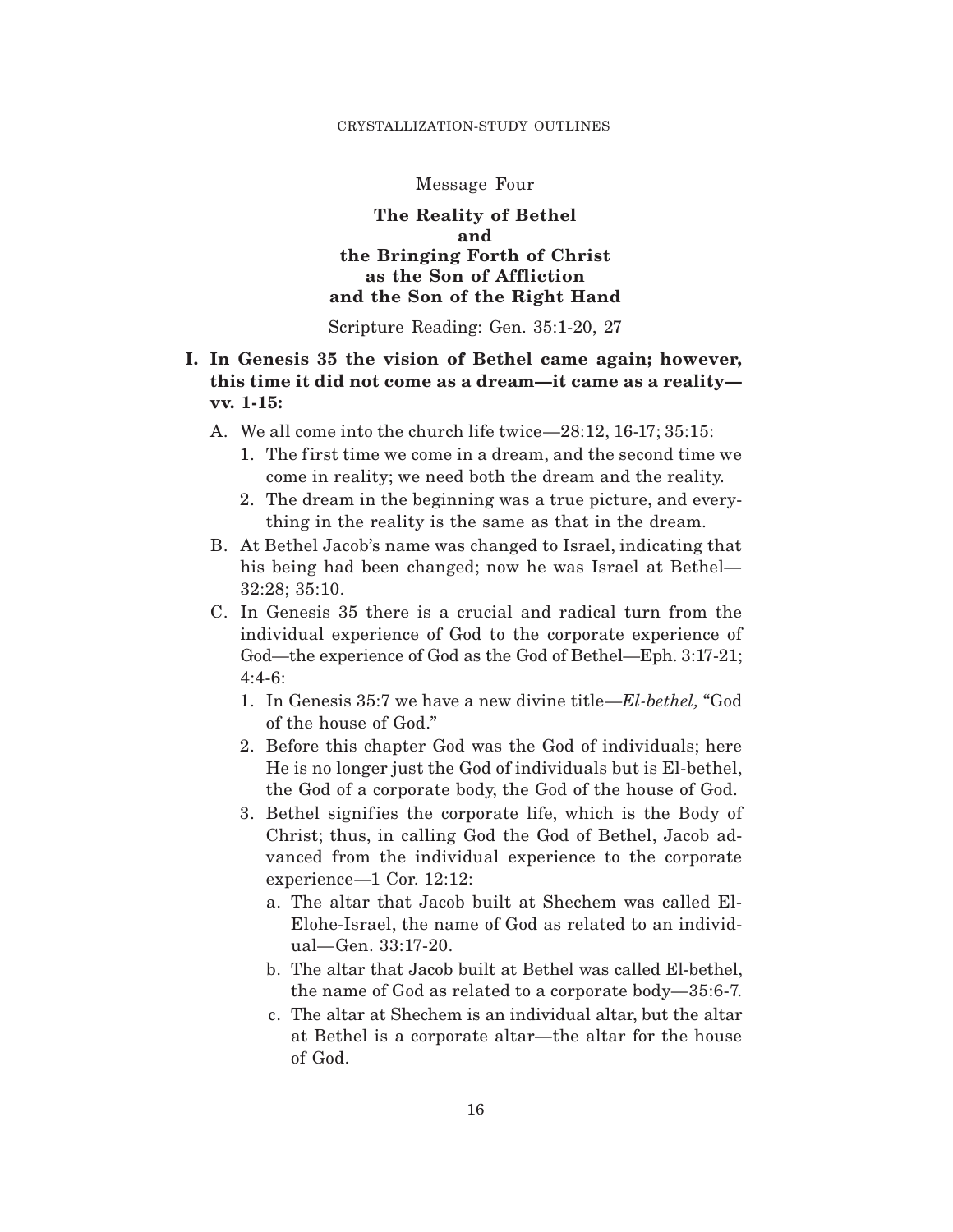#### GENESIS (3)

#### Message Four (continuation)

- D. The All-sufficient God is revealed for the building of Bethel; only at Bethel is it possible for us to realize the all-sufficiency of our God—v. 11a:
	- 1. The purpose of God's revealing Himself as the All-sufficient One is for His building; the All-sufficient God is for God's building.
	- 2. We cannot experience the All-sufficient God in an individualistic way; in order to experience the All-sufficient God, we must be in Bethel, in the church life.
	- 3. God's all-sufficiency requires the Body; we need the house, the building, in order to experience this aspect of Him— Phil. 1:19.
	- 4. The Father, the Son, the Spirit, and the church are fourin-one; ultimately, the church is a group of people who are in union with, mingled with, and incorporated with the Triune God—Eph. 4:4-6; 3:16-21.
- E. At Bethel Jacob set up a pillar and poured out a drink offering on it; this indicates that the drink offering is for God's building—Gen. 35:14a:
	- 1. The drink offering typifies Christ as the One poured out as the real wine before God for His satisfaction—Exo. 29:40-41; Num. 15:1-10; 28:7-10.
	- 2. The drink offering also typif ies the Christ who saturates us with Himself as the heavenly wine until He and we become one to be poured out for God's enjoyment and satisfaction and for God's building—Matt. 9:17; Phil. 2:17; 2 Tim. 4:6.
	- 3. Our pouring ourselves out as a drink offering to God brings in the outpouring of the Spirit for God's building—Gen.  $35:14<sub>b</sub>$ .
- F. The function of Bethel, the house of God, is to express Christ— Eph. 1:22-23:
	- 1. God's ultimate goal is the expression of Christ, and the expression of Christ is not an individual matter but a corporate matter in the house of God—John 17:22; Eph. 3:21; Rom. 9:23.
	- 2. The bringing forth of Christ for the corporate expression of Christ will cost us our natural choice, our natural desire, and our natural life.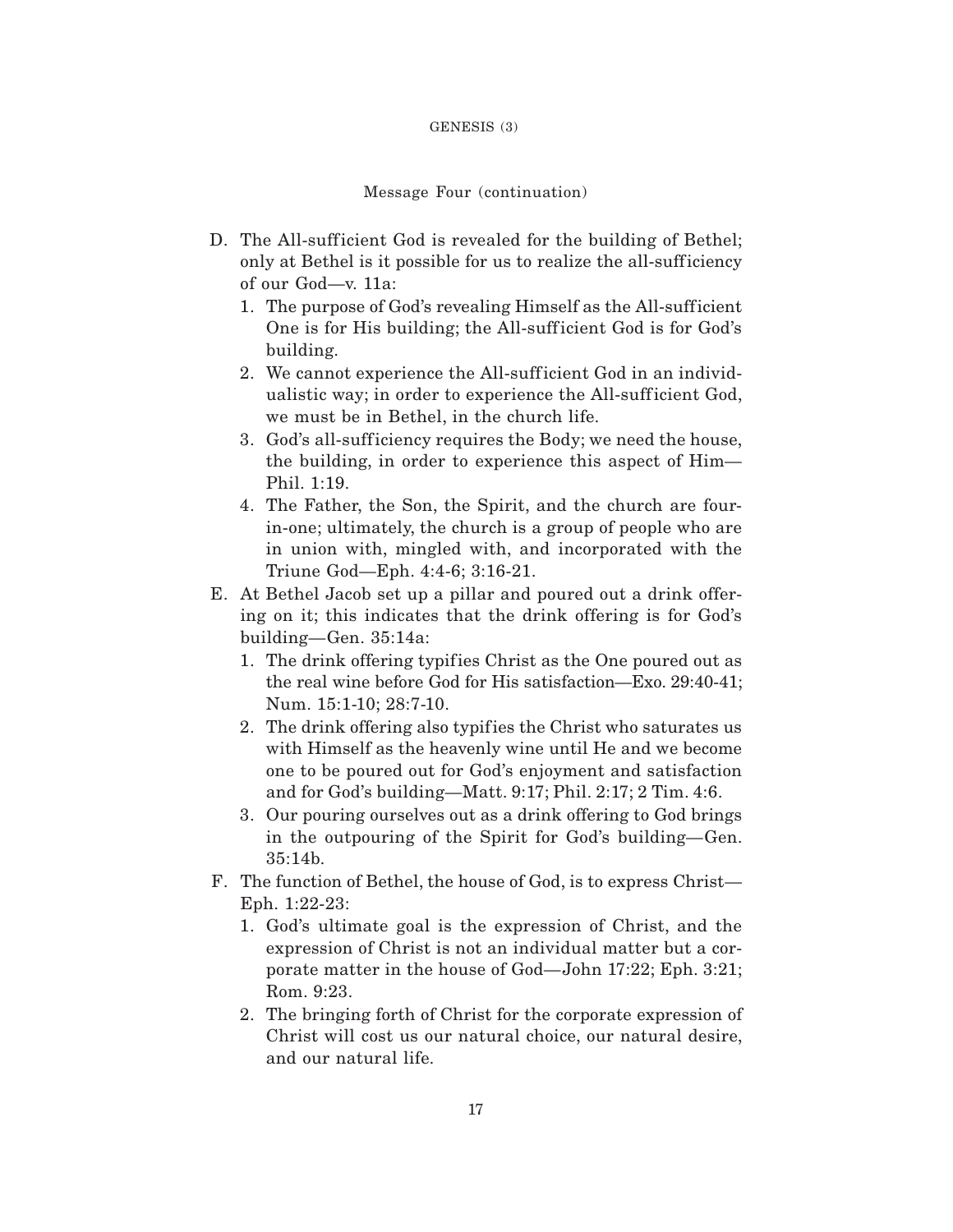Message Four (continuation)

- G. After experiencing the reality of Bethel, Jacob entered into full fellowship with God at Hebron; the fellowship at Hebron means intimacy, peace, satisfaction, and joy—Gen. 35:27; 1 Cor. 1:9:
	- 1. Although we are in the church life, we still need to journey on until we come to Hebron and enter into full fellowship with the Lord—1 John 1:3.
	- 2. The fellowship at Hebron is not only fellowship with God but also with other members of the Body of Christ—Phil. 2:1; 1 John 1:7.
	- 3. If we know the life of the Body of Christ, we will see the importance of fellowship, and we will realize that apart from the fellowship of the Body, we cannot live—1 Cor. 12:14-27.
- H. Toward the end of his life, Jacob declared that the Lord had shepherded him all the days of his life; the Lord's shepherding is for Bethel, the house of God—Gen. 48:15-16; 28:10-22; 35:1, 3, 7-11.
- **II. The birth of Benjamin typifies the bringing forth of Christ as the Son of affliction and the Son of the right hand vv. 16-18:**
	- A. The birth of Benjamin and the death of Rachel occurred simultaneously; this means that Jacob gained a son by losing Rachel—vv. 16-20:
		- 1. Rachel was Jacob's natural choice according to his heart's desire—29:18-20.
		- 2. The death of Rachel, the loss of Jacob's natural choice, was a deep and personal dealing for Jacob—35:16-20.
		- 3. Jacob lost Rachel, but in the process he gained Benjamin, who is a type of Christ—vv. 18-19:
			- a. In the same manner, God will eventually take away our natural choice so that we may bring forth Christ for His expression.
			- b. God's goal is not to make His chosen ones suffer loss; it is to bring forth Christ through them—Phil. 3:7-8.
	- B. As Rachel was dying, she called the child Ben-oni, meaning "son of my aff liction," but Jacob immediately changed the child's name to Benjamin, meaning "son of the right hand"— Gen. 35:18: